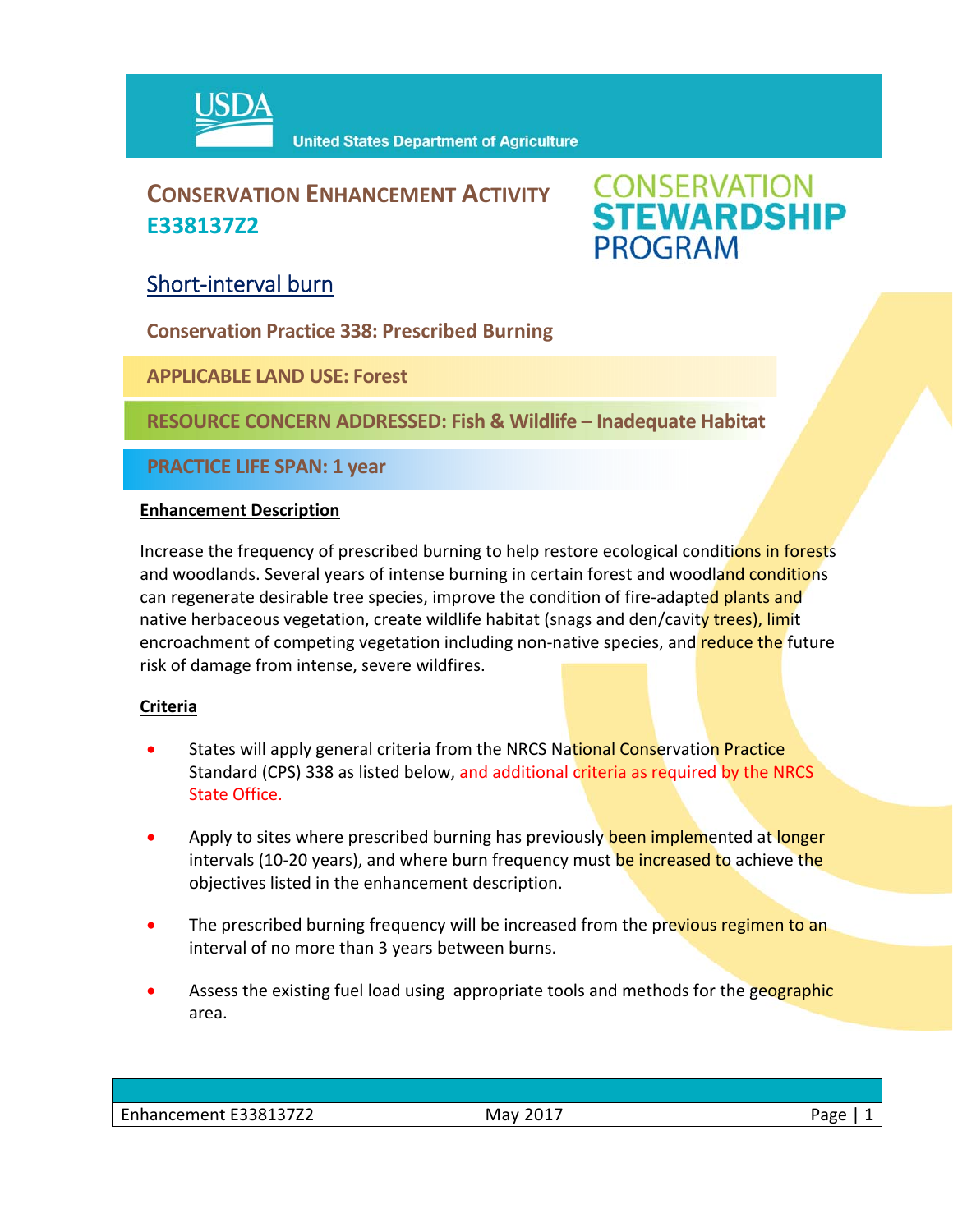

**United States Department of Agriculture** 

 Assess the need for pre‐treatment of vegetation and fuels, and for application of complementary CPSs such as Fuel Break (383), Firebreak (394), and Woody Residue Treatment (384).



- If invasive plants are present, utilize methods and timing that will prevent or control their spread.
- A written plan must be developed and all necessary approvals secured prior to conducting a prescribed burn. The plan will include the following components at a minimum:
	- o The objectives of the burn and the expected post‐burn conditions.
	- o Maps, images and/or descriptions of the proposed burn area and any associated or adjacent smoke sensitive areas.
	- o Inventory of available fuels.
	- o Required weather and fuel conditions under which the burn will be conducted.
	- o Firing sequence and methods.
	- o List of equipment and personnel needed and job assignments.
	- o Any pre-burn preparation needed to safely and effectively conduct the burn
	- o List of appropriate authorities, agencies, departments, individuals, and facilities to be contacted and necessary signatures of approval.
	- o Checklist for a post‐burn evaluation.

#### **Burning criteria:**

- o Follow all components of the burn plan.
- $\circ$  A current fire weather forecast is required prior to conducting a prescribed burn. Collect weather parameters and other data that affect fire behavior for the day of the burn and monitor the appropriate weather parameters during

| F33813772<br>$\overline{\phantom{0}}$<br>nancement<br>UJ / 44<br>. | 01<br>Mav | $1 - 7$<br>ਜਸ਼ਦ<br>ີດ |
|--------------------------------------------------------------------|-----------|-----------------------|